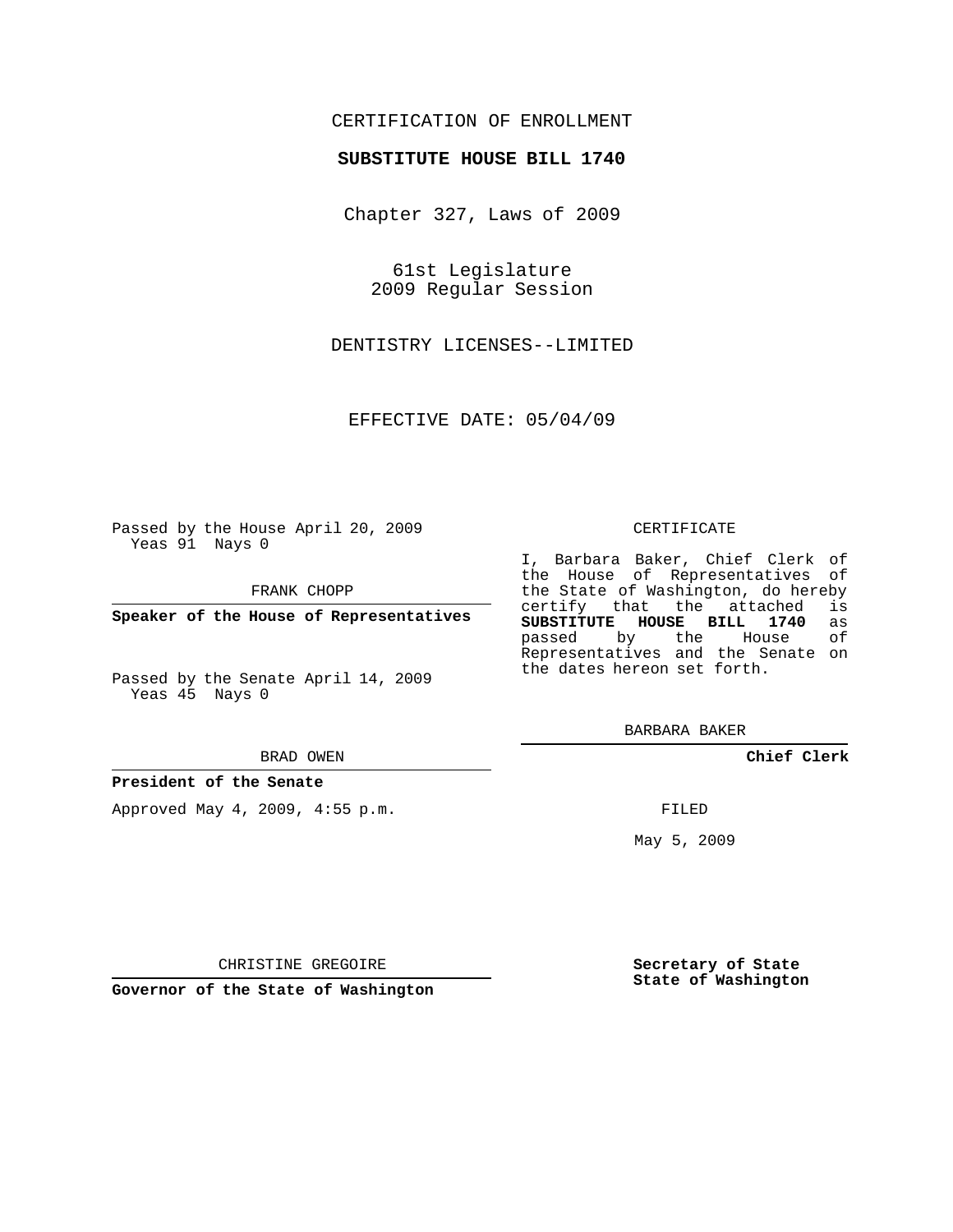# **SUBSTITUTE HOUSE BILL 1740** \_\_\_\_\_\_\_\_\_\_\_\_\_\_\_\_\_\_\_\_\_\_\_\_\_\_\_\_\_\_\_\_\_\_\_\_\_\_\_\_\_\_\_\_\_

\_\_\_\_\_\_\_\_\_\_\_\_\_\_\_\_\_\_\_\_\_\_\_\_\_\_\_\_\_\_\_\_\_\_\_\_\_\_\_\_\_\_\_\_\_

AS AMENDED BY THE SENATE

Passed Legislature - 2009 Regular Session

**State of Washington 61st Legislature 2009 Regular Session By** House Health Care & Wellness (originally sponsored by Representatives Cody and Hinkle)

READ FIRST TIME 02/23/09.

1 AN ACT Relating to issuance of licenses to practice dentistry; reenacting and amending RCW 18.32.195; and declaring an emergency.

BE IT ENACTED BY THE LEGISLATURE OF THE STATE OF WASHINGTON:

 **Sec. 1.** RCW 18.32.195 and 2005 c 454 s 1 and 2005 c 164 s 1 are each reenacted and amended to read as follows:

 The commission may, without examination, issue a license to persons who possess the qualifications set forth in this section.

 (1) The commission may, upon written request of the dean of the school of dentistry of the University of Washington, issue a license to practice dentistry in this state to persons who have been licensed or otherwise authorized to practice dentistry in another state or country and who have been accepted for employment by the school of dentistry as faculty members. For purposes of this subsection, this means teaching members of the faculty of the school of dentistry of the University of Washington. Such license shall permit the holder thereof to practice dentistry within the confines of the university facilities for a period of one year while he or she is so employed as a faculty member by the school of dentistry of the University of Washington. It shall terminate whenever the holder ceases to be a faculty member. Such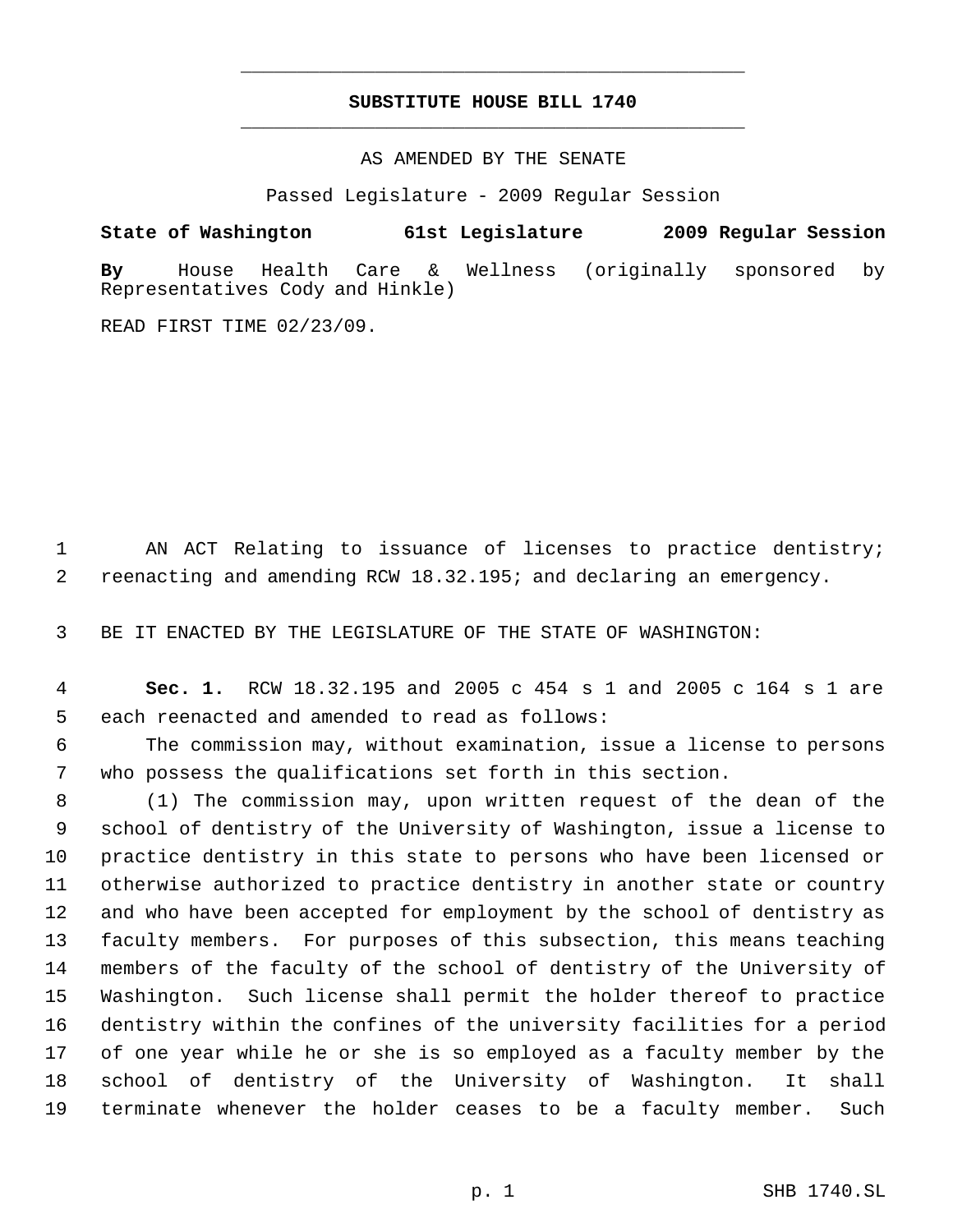license shall permit the holder thereof to practice dentistry only in connection with his or her duties in employment with the school of dentistry of the University of Washington. This limitation shall be stated on the license.

 (2) The commission may, upon written request of the dean of the school of dentistry of the University of Washington or the director of 7 a postdoctoral dental residency program ((under RCW - 18.32.040)) 8 approved by the commission, issue a limited license to practice 9 dentistry in this state to university postdoctoral students or 10 residents in ((postgraduate)) dental education or ((postdoctorate)) to 11 postdoctoral residents in a dental residency program ((under-RCW 12 18.32.040)) approved by the commission. Prior to July 1, 2010, a 13 dental residency program must be accredited by the commission on dental accreditation, or be in the process of obtaining such accreditation, in 15 order to be approved by the commission. On or after July 1, 2010, the dental residency program must be accredited by the commission on dental 17 accreditation in order to be approved by the commission. The license shall permit the resident dentist to provide dental care only in 19 connection with his or her duties as a university postdoctoral dental 20 student or resident or a ((postdoctorate)) postdoctoral resident in a 21 program ((under RCW 18.32.040)) approved by the commission.

 (3) The commission may condition the granting of a license under this section with terms the commission deems appropriate. All persons licensed under this section shall be subject to the jurisdiction of the commission to the same extent as other members of the dental profession, in accordance with this chapter, and in addition the licensee may be disciplined by the commission after a hearing has been held in accordance with the provisions set forth in this chapter, and determination by the commission that such licensee has violated any of the restrictions set forth in this section.

 (4) Persons applying for licensure pursuant to this section shall pay the application fee determined by the secretary and, in the event the license applied for is issued, a license fee at the rate provided for licenses generally. After review by the commission, licenses issued under this section may be renewed annually if the licensee continues to be employed as a faculty member of the school of dentistry 37 of the University of Washington, or is a university postdoctoral 38 student or resident in ((postgraduate)) dental education, or a